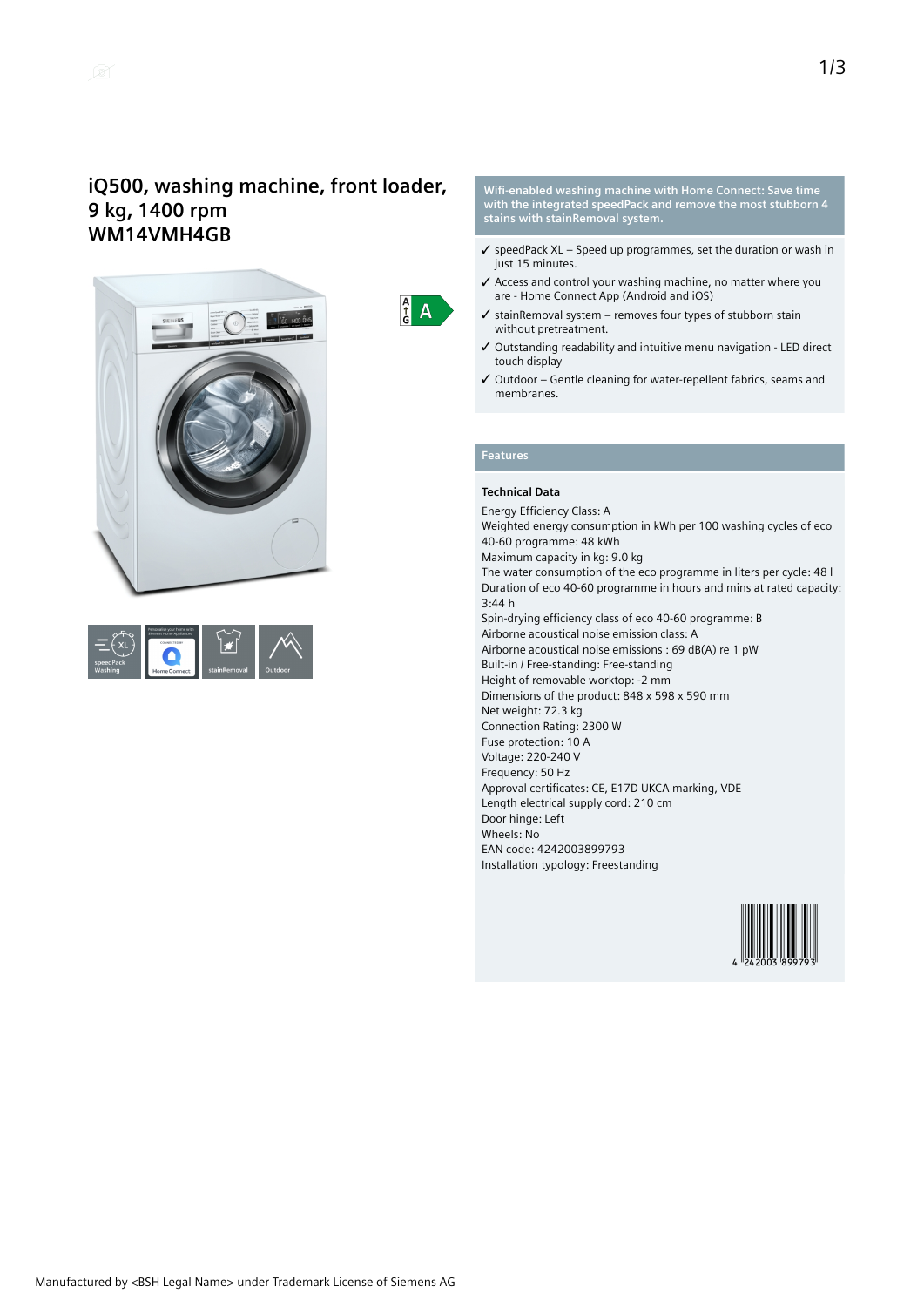## **iQ500, washing machine, front loader, 9 kg, 1400 rpm WM14VMH4GB**

### **Features**

#### **Performance**

- · Energy Efficiency Class<sup>1</sup>: A
- Energy<sup>2</sup> / Water<sup>3</sup>: 48 kWh / 48 litres
- Load capacity: 1 9 kg
- Programme duration⁴: 3:44 h:min
- Spin drying efficiency class: B
- Spin speed\*\*: 400 1400 rpm
- Noise level: 69 dB (A) re 1 pW
- Noise efficiency class: A

#### **Programmes/functions**

- Standard programmes: cottons, easy care, delicates, wool hand wash
- Special programmes: hygiene, drum clean with reminder, shirts/ blouses, Outdoor, drain / spin, PowerWash 59, mixed fabrics, single rinse, rapid 15 minute quick wash

#### **Key features**

- Home Connect: Remote Monitoring and Control, iService Remote, Energy management
- autoStain removal system (ASR) 4 stain removal options at the touch of a button
- Touch control buttons: less ironing, On/off, Ready in, stain selection, extra rinse, remote start, start/pause with reload function, temperature selection, varioSpeed, prewash, spin speed selection/Rinse Hold

#### **Additional features**

- Reload Function: Stop the washing machine to add any forgotten items of laundry to the drum.
- Large LCD display for programme status indication, temperature selection, max. spin speed, remaining time and 24 hours end time delay, stain selection and consumption indication
- powerSpeed system: better washing results in less time
- Drum volume: 65 litres
- drum interior light
- waveDrum: for highly effective and extremely gentle laundry care
- drum clean with reminder function
- Large chrome-black door with 171° opening and 32cm porthole opening
- Reload facility
- iQdrive with 10 year warranty
- EcoSilence drive with 10 year warranty
- waterPerfect Plus: for efficient use of water even with small loads thanks to intelligent sensor technology.
- Consump indicator energy+water, autoStain removal system (ASR)
- antiVibration Design for more stability and quietness
- Sound insulation by additional noise reduction material
- Sound insulation by additional noise reduction material
- Multiple water protection
- Consumption indicator: Information about water and energy consumption prior to start of programme
- Jog dial with integrated on/off control
- Foam detection system
- Detergent over dosage display
- Out of balance load adjustment
- Electronic child safety package
- Acoustic signals: Buzzer
- Detergent dispensing: easy clean
- Divider for Liquid Detergent
- **Technical Information**
- Slide-under installation
- $\bullet$  Dimensions (H x W): 84.8 cm x 59.8 cm
- Appliance depth: 59.0 cm
- Appliance depth incl. door: 63.2 cm
- Appliance depth with open door: 106.3 cm
- *¹ Scale of Energy Efficiency Classes from A to G*
- *² Energy consumption in kWh per 100 cycles (in programme Eco 40-60) ³ Weighted water consumption in litres per cycle (in programme Eco 40-60)*
- *⁴ Duration of Eco 40-60 programme*
- *\*\* Values are rounded.*